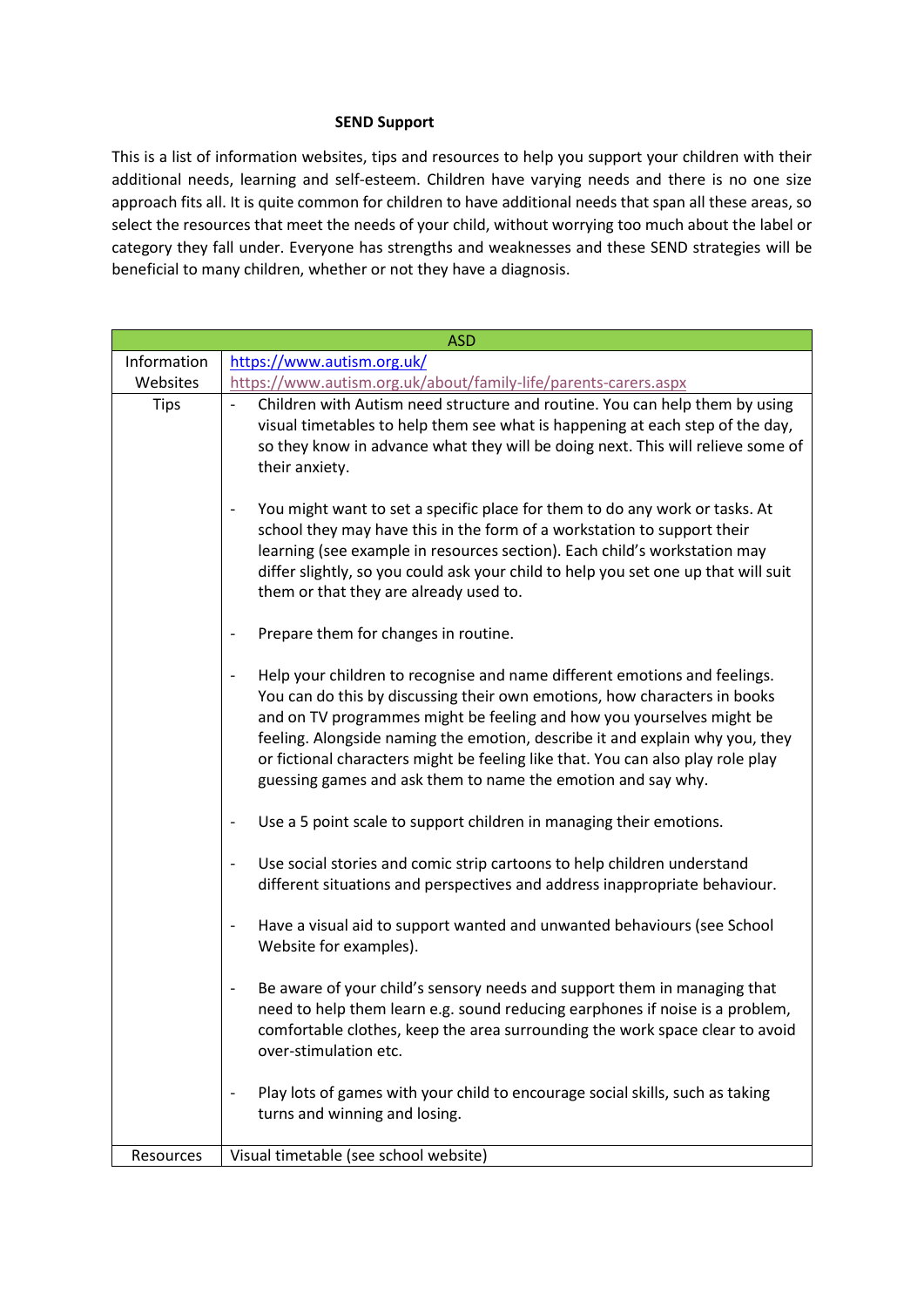|                         | Social stories and comic strip cartoons:                                                                                                                                                                                                                          |
|-------------------------|-------------------------------------------------------------------------------------------------------------------------------------------------------------------------------------------------------------------------------------------------------------------|
|                         | https://www.autism.org.uk/about/strategies/social-stories-comic-strips.aspx                                                                                                                                                                                       |
|                         | 5 point scale: https://www.5pointscale.com/                                                                                                                                                                                                                       |
|                         | Social skills games: https://www.twinkl.co.uk/resources/specialeducationalneeds-                                                                                                                                                                                  |
|                         | sen/specialeducationalneeds-sen-social-emotional-and-mental-health-                                                                                                                                                                                               |
|                         | difficulties/sen-friendship-and-social-skills                                                                                                                                                                                                                     |
|                         |                                                                                                                                                                                                                                                                   |
|                         | http://autismteachingstrategies.com/free-social-skills-downloads-2/                                                                                                                                                                                               |
|                         | Example of how a workstation works:                                                                                                                                                                                                                               |
|                         | https://www.google.com/search?q=asd+workstation&rlz=1C1GCEA enGB768GB7                                                                                                                                                                                            |
|                         | 68&oq=ASD+workstation&ags=chrome.0.0l2j69i59j0l2.3665j0j8&sourceid=chrom                                                                                                                                                                                          |
|                         | e&ie=UTF-8#kpvalbx=<br>px4XpK-ONCQ8gKs24egBA49                                                                                                                                                                                                                    |
|                         |                                                                                                                                                                                                                                                                   |
|                         | <b>ADHD</b>                                                                                                                                                                                                                                                       |
| Information             | https://www.adhdfoundation.org.uk/information/parents/                                                                                                                                                                                                            |
| Websites                | General Info on ADHD - http://www.adders.org/info170.htm                                                                                                                                                                                                          |
|                         |                                                                                                                                                                                                                                                                   |
|                         | Self esteem - http://www.adders.org/info79.htm                                                                                                                                                                                                                    |
|                         | Managing ADHD - http://www.adders.org/info58.htm                                                                                                                                                                                                                  |
| <b>Tips</b>             | Offer routines and structure<br>$\overline{\phantom{0}}$                                                                                                                                                                                                          |
|                         | Create a quiet space for them to learn with no distractions.                                                                                                                                                                                                      |
|                         | Give them something to fiddle with whilst you are talking to them or you want                                                                                                                                                                                     |
|                         | them to focus. It can also be helpful to let them move around whilst they                                                                                                                                                                                         |
|                         | listen.                                                                                                                                                                                                                                                           |
|                         | Ask them to do one task at a time                                                                                                                                                                                                                                 |
|                         | Provide checklists or visual timetables to support organisation.                                                                                                                                                                                                  |
|                         | Use timers to help with time management and build in frequent movement                                                                                                                                                                                            |
|                         | breaks.                                                                                                                                                                                                                                                           |
|                         | Suggest rather than criticise (children with ADHD often have low self-esteem)<br>$\qquad \qquad \blacksquare$                                                                                                                                                     |
|                         | Provide lots of opportunities for exercise and movement.<br>$\overline{\phantom{a}}$                                                                                                                                                                              |
|                         | Set up a reward scheme to encourage them and support them with their                                                                                                                                                                                              |
|                         | behaviour.                                                                                                                                                                                                                                                        |
|                         |                                                                                                                                                                                                                                                                   |
|                         | Build on success and help children to pursue more of what they enjoy.                                                                                                                                                                                             |
|                         | Put clear boundaries in place.                                                                                                                                                                                                                                    |
| Resources               | https://www.thebodycoach.com/blog/pe-with-joe-1254.html                                                                                                                                                                                                           |
|                         | Play games on consoles such as just dance, Wii Sports etc. to get your kids moving                                                                                                                                                                                |
|                         | <b>Dyslexia</b>                                                                                                                                                                                                                                                   |
| Information<br>Websites | https://www.bdadyslexia.org.uk/advice/children/how-can-i-support-my-child                                                                                                                                                                                         |
|                         | https://www.understood.org/en/school-learning/learning-at-home/homework-                                                                                                                                                                                          |
|                         | study-skills/8-working-memory-boosters                                                                                                                                                                                                                            |
| <b>Tips</b>             | - It is important to encourage children to recognise and pursue the areas in which<br>they excel (do more of what they enjoy) and support them with the areas they<br>find difficult.                                                                             |
|                         | -Allow children to use a word processer to complete some written tasks. This<br>highlights spelling errors and offers alternatives. If they can't type, encourage<br>them to learn, so that they are able to use a Word Processer with more speed and<br>fluency. |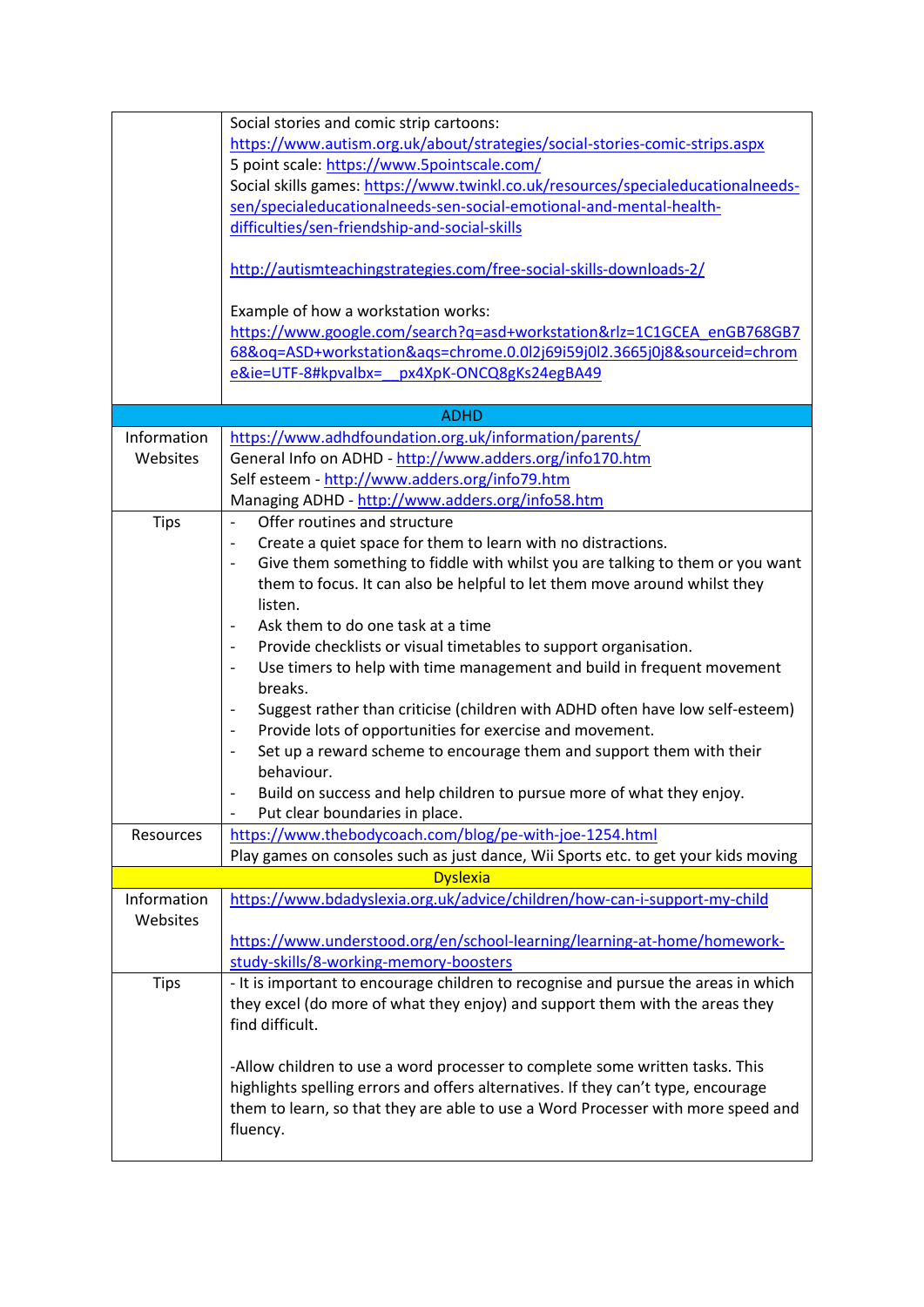|             | -Play games to support memory and retention e.g. pairs, Go Fish etc. (see<br>resource links for more ideas)                                                                                                                                                                                                                                                                   |
|-------------|-------------------------------------------------------------------------------------------------------------------------------------------------------------------------------------------------------------------------------------------------------------------------------------------------------------------------------------------------------------------------------|
|             | -Enable children to access age related audiobooks to develop a love of reading.<br>Encourage (don't force or push) them to share what's happening in the story and<br>share their excitement, wondering aloud what will happen next. This will also<br>develop their vocabulary and comprehension, without them even realising that<br>they are learning.                     |
|             | -Don't make reading a fight. Encourage chn to read one page and you read the<br>next page. Read some books to them for pleasure and invite them to read a<br>section if they want to (don't push if they don't want to). By developing a love of<br>books and stories children will naturally want to learn how to read, so make the<br>experience as pleasurable as you can. |
| Resources   | Dancemat Typing - free beginners typing course for children.                                                                                                                                                                                                                                                                                                                  |
|             | https://www.bbc.co.uk/bitesize/topics/zf2f9j6/articles/z3c6tfr                                                                                                                                                                                                                                                                                                                |
|             | Free Phonics games - https://www.phonicsplay.co.uk/                                                                                                                                                                                                                                                                                                                           |
|             | https://www.weareteachers.com/working-memory/                                                                                                                                                                                                                                                                                                                                 |
|             | https://www.understood.org/en/school-learning/learning-at-home/homework-<br>study-skills/8-working-memory-boosters                                                                                                                                                                                                                                                            |
|             | Free audio stories https://stories.audible.com/start-listen                                                                                                                                                                                                                                                                                                                   |
|             | <b>Motor Coordination Disorder/Dyspraxia</b>                                                                                                                                                                                                                                                                                                                                  |
|             |                                                                                                                                                                                                                                                                                                                                                                               |
| Information | https://dyspraxiafoundation.org.uk/                                                                                                                                                                                                                                                                                                                                           |
| Websites    | http://www.movementmattersuk.org/                                                                                                                                                                                                                                                                                                                                             |
| <b>Tips</b> | Allow children to use a word processer to complete some written tasks. If they<br>$\qquad \qquad \blacksquare$<br>can't type, encourage them to learn, so that they are able to use a Word<br>Processer with more speed and fluency.                                                                                                                                          |
|             | Offer routines and structure                                                                                                                                                                                                                                                                                                                                                  |
|             | Create a quiet space for them to learn with no distractions.<br>Give them something to fiddle with whilst you are talking to them or you want<br>them to focus. It can also be helpful to let them move around whilst they<br>listen.                                                                                                                                         |
|             | Ask them to do one task at a time                                                                                                                                                                                                                                                                                                                                             |
|             | Provide checklists or visual timetables to support organisation.                                                                                                                                                                                                                                                                                                              |
|             | Use timers to help with time management and build in frequent movement<br>breaks.                                                                                                                                                                                                                                                                                             |
|             | Play lots of games with your child to encourage social skills, such as taking                                                                                                                                                                                                                                                                                                 |
|             | turns and winning and losing.                                                                                                                                                                                                                                                                                                                                                 |
|             | Help your children develop their fine and gross motor skills and core stability<br>(see resource below)                                                                                                                                                                                                                                                                       |
|             | https://dyspraxiafoundation.org.uk/wp-                                                                                                                                                                                                                                                                                                                                        |
|             | content/uploads/2013/10/classroomguidelines.pdf                                                                                                                                                                                                                                                                                                                               |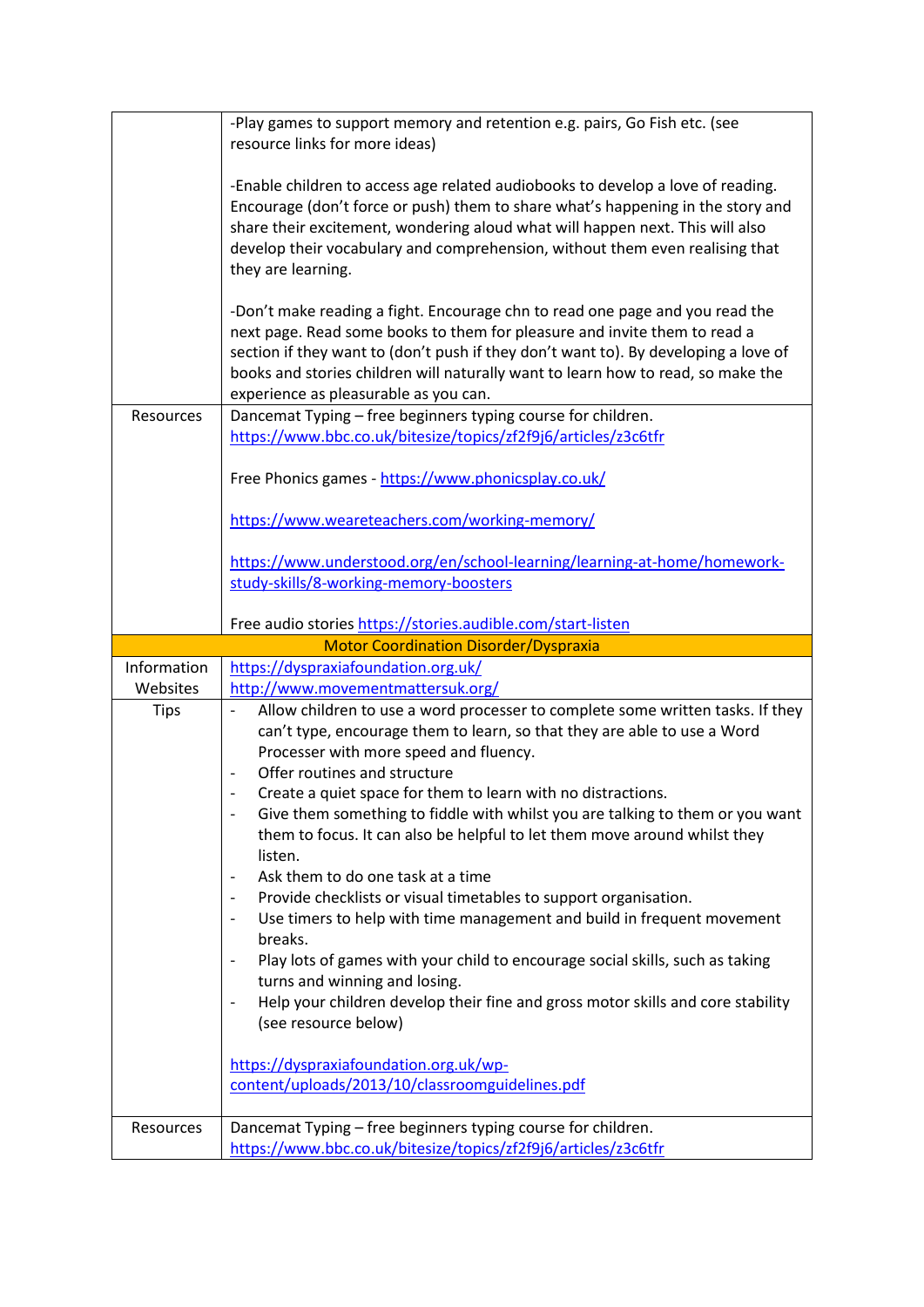|             | Motor skills development:                                                                             |
|-------------|-------------------------------------------------------------------------------------------------------|
|             | https://www.lincolnshirecommunityhealthservices.nhs.uk/application/files/2915/                        |
|             | 2285/5110/1st Move.pdf                                                                                |
|             | Visual timetable (see school website)                                                                 |
|             | Social stories and comic strip cartoons:                                                              |
|             | https://www.autism.org.uk/about/strategies/social-stories-comic-strips.aspx                           |
|             | 5 point scale: https://www.5pointscale.com/                                                           |
|             | Social skills games: https://www.twinkl.co.uk/resources/specialeducationalneeds-                      |
|             | sen/specialeducationalneeds-sen-social-emotional-and-mental-health-                                   |
|             |                                                                                                       |
|             | difficulties/sen-friendship-and-social-skills                                                         |
|             |                                                                                                       |
| Information | <b>Dyscalculia</b><br>https://www.sess.ie/categories/specific-learning-disabilities/dyscalculia/tips- |
|             |                                                                                                       |
| Websites    | learning-and-teaching                                                                                 |
|             | https://www.bdadyslexia.org.uk/dyslexia/neurodiversity-and-co-occurring-                              |
|             | differences/dyscalculia-and-maths-difficulties                                                        |
| <b>Tips</b> | Concentrate on one problem at a time.                                                                 |
|             | Use lots of visuals and physical resources that the children can move around.                         |
|             | Include children in supporting you with everyday maths problems e.g.                                  |
|             | cooking, measuring, money etc.                                                                        |
|             | https://blog.brainbalancecenters.com/2016/02/5-strategies-for-managing-                               |
|             | dyscalculia                                                                                           |
|             | https://www.understood.org/en/school-learning/partnering-with-childs-                                 |
|             | school/instructional-strategies/at-a-glance-classroom-accommodations-for-                             |
|             | dyscalculia                                                                                           |
| Resources   | https://whiterosemaths.com/homelearning/                                                              |
|             | https://www.10ticks.co.uk/                                                                            |
|             | <b>Speech and Language</b>                                                                            |
| Information | https://www.tamesidehospital.nhs.uk/our-services/community-services/speech-                           |
| Websites    | and-therapy.htm                                                                                       |
|             | https://www.thecommunicationtrust.org.uk/                                                             |
| <b>Tips</b> | <b>Speech sounds</b>                                                                                  |
|             | Model speech to the children by repeating words back to them correctly.                               |
|             | Understanding:                                                                                        |
|             | Give children time to process what you have asked and respond.                                        |
|             | Use simple language and break instructions down into smaller steps.                                   |
|             | Encourage children to answer questions, such as who, what, where, when and                            |
|             | why? When reading their books. Encourage them to tell you the story in their                          |
|             | own words.                                                                                            |
|             | <b>Expression</b>                                                                                     |
|             | Talk about all your experiences in detail, teaching new vocabulary all the time.                      |
|             | Discuss vocabulary in books, making sure the children understand the                                  |
|             | meaning of tricky words.                                                                              |
|             | <b>Social Communication</b>                                                                           |
|             |                                                                                                       |
|             | Play lots of games with your child to encourage social skills, such as taking                         |
|             | turns and winning and losing.                                                                         |
|             | Use a visual timetable and visual aids to provide structure and routines.                             |
| Resources   | https://www.thecommunicationtrust.org.uk/                                                             |
|             | Continue to work on Speech and Language targets set by the Speech and                                 |
|             | Language Therapist (if already seen).                                                                 |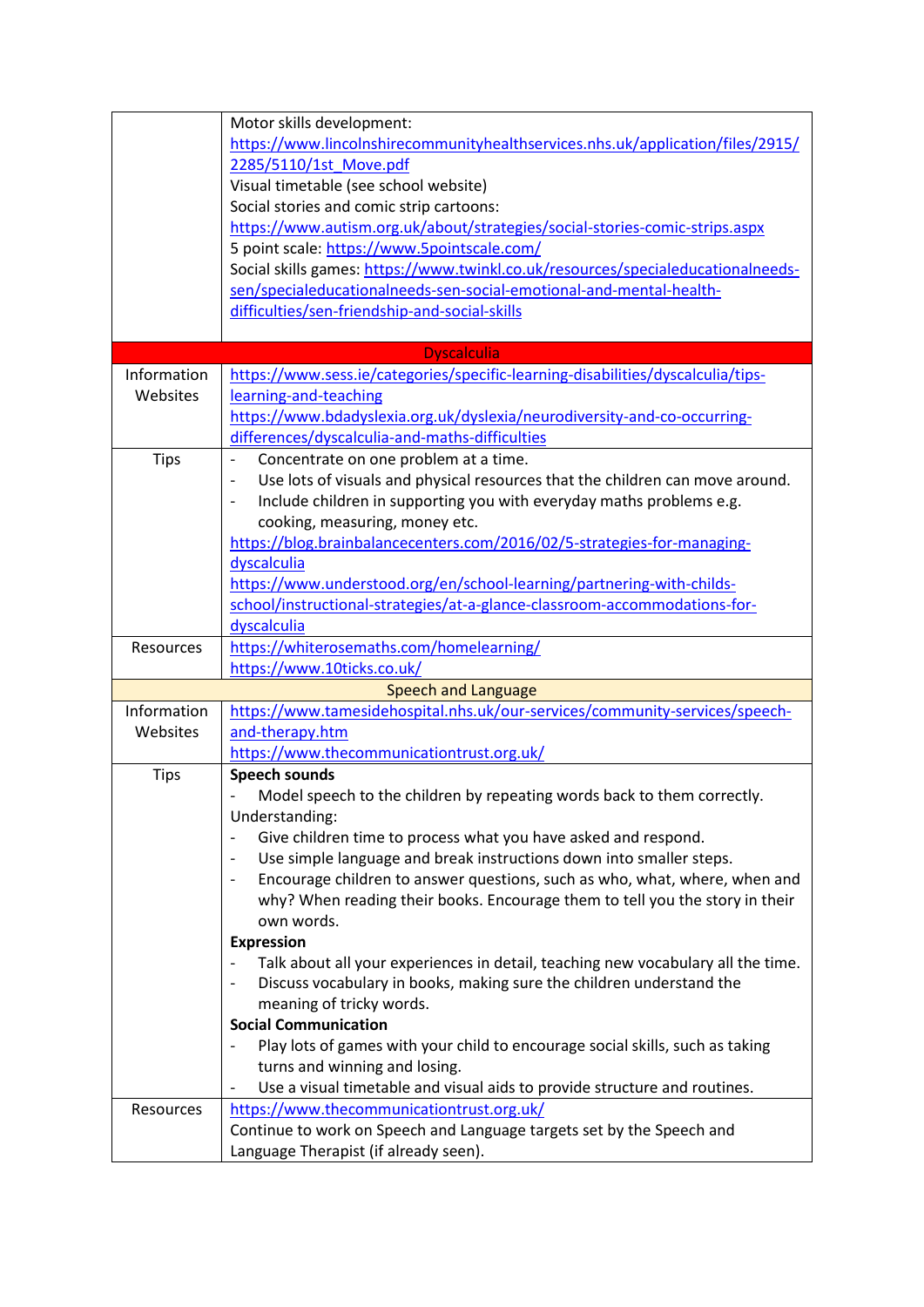|                                  | https://www.thecommunicationtrust.org.uk/resources/resources/resources-for-<br>parents/<br>Social skills games: https://www.twinkl.co.uk/resources/specialeducationalneeds-<br>sen/specialeducationalneeds-sen-social-emotional-and-mental-health-<br>difficulties/sen-friendship-and-social-skills<br>http://autismteachingstrategies.com/free-social-skills-downloads-2/ |
|----------------------------------|----------------------------------------------------------------------------------------------------------------------------------------------------------------------------------------------------------------------------------------------------------------------------------------------------------------------------------------------------------------------------|
| Additional<br>Useful<br>Websites | National Autistic Society - guidance and helpline for parents', young people and<br>staff https://www.autism.org.uk/services/nas-<br>schools/vanguard/news/2020/march/coronavirus-(covid19)-advice.aspx                                                                                                                                                                    |
|                                  | Mencap - Easy Read guide to Coronavirus:<br>https://www.mencap.org.uk/sites/default/files/2020-                                                                                                                                                                                                                                                                            |
|                                  | The Autism Education - A social story A social story about coronavirus that has a<br>good level of specificity about the effects of social distancing e.g. not being able to<br>go to favourite places.                                                                                                                                                                    |
|                                  | CarersUK - Guidance for carers https://www.carersuk.org/help-and-<br>advice/health/looking-after-yourhealth/coronavirus-covid-19                                                                                                                                                                                                                                           |
|                                  | Amaze - information pack for parents https://amazesussex.org.uk/fags-about-the-<br>coronavirus-forparent-carers-of-children-with-send-brighton-hove/                                                                                                                                                                                                                       |
|                                  | Public Health England have produced an easy read version of their Advice on the<br>coronavirus for places of education.<br>Information for those struggling with OCD https://www.ocduk.org/ocd-and-<br>coronavirus-survival-tips/                                                                                                                                          |
|                                  | General information for young people about managing their mental health<br>https://youngminds.org.uk/blog/what-to-do-if-you-re-anxious-about-coronavirus/                                                                                                                                                                                                                  |
|                                  | Information for those with sensory difficulties who struggle with handwashing<br>https://www.sensoryintegration.org.uk                                                                                                                                                                                                                                                     |
|                                  | Story massage have put together a free resource booklet of 36 stories. Email them<br>to be sent a copy: mary@storymassage.co.uk                                                                                                                                                                                                                                            |
|                                  | Pete Wells has some raucous free sensory stories available on his website - and<br>the podcast is well worth a listen too! https://sensorystoriespodcast.com/free-<br>special-stories/                                                                                                                                                                                     |
|                                  | The Sensory Projects has project packs for inclusive learning<br>http://www.thesensoryprojects.co.uk/                                                                                                                                                                                                                                                                      |
|                                  | Freeeducational-resources and also some simple sensory games to play<br>http://www.thesensoryprojects.co.uk/guides                                                                                                                                                                                                                                                         |